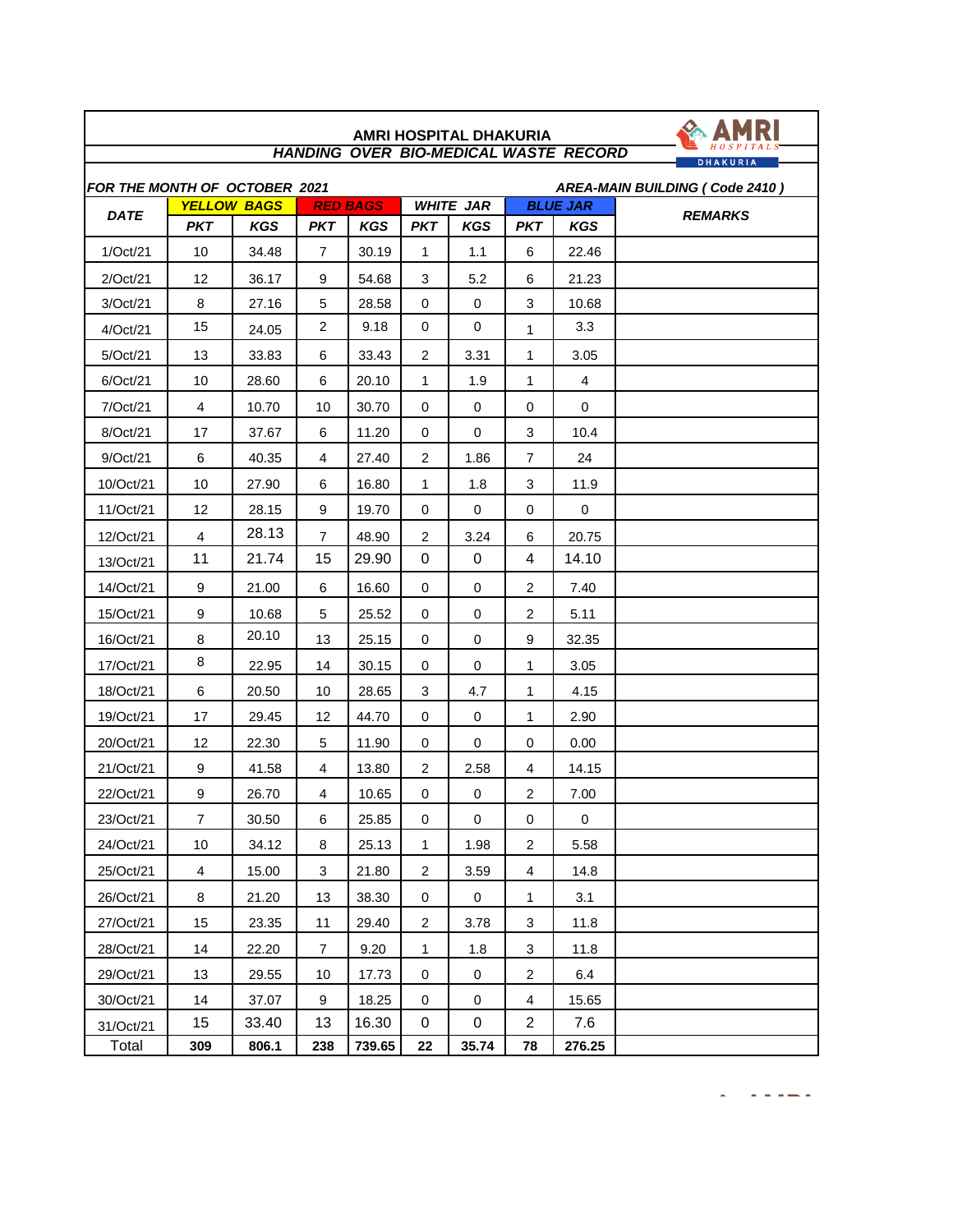| DHAKURIA<br>HANDING OVER BIO-MEDICAL WASTE RECORD<br>FOR THE MONTH OF OCTOBER 2021<br>AREA-17 No. Annexe<br>Code 0869 |                    |            |                           |                 |                  |             |                 |                |                |
|-----------------------------------------------------------------------------------------------------------------------|--------------------|------------|---------------------------|-----------------|------------------|-------------|-----------------|----------------|----------------|
| <b>DATE</b>                                                                                                           | <b>YELLOW BAGS</b> |            | <b>RED BAGS</b>           |                 | <b>WHITE JAR</b> |             | <b>BLUE JAR</b> |                | <b>REMARKS</b> |
|                                                                                                                       | <b>PKT</b>         | <b>KGS</b> | <b>PKT</b>                | <b>KGS</b>      | <b>PKT</b>       | <b>KGS</b>  | <b>PKT</b>      | <b>KGS</b>     |                |
| 1/Oct/21                                                                                                              | 11                 | 11.8       | 5                         | 10.7            | $\mathbf 0$      | $\mathbf 0$ | $\pmb{0}$       | $\mathbf 0$    |                |
| 2/Oct/21                                                                                                              | $\overline{2}$     | 11.5       | $\overline{\mathbf{4}}$   | 6.75            | 0                | 0           | 0               | 0              |                |
| 3/Oct/21                                                                                                              | 8                  | 11.98      | 4                         | 15.36           | 0                | 0           | 1               | 3.8            |                |
| 4/Oct/21                                                                                                              | 9                  | 7.05       | $\overline{7}$            | 6.9             | $\overline{2}$   | 3.2         | 0               | $\pmb{0}$      |                |
| 5/Oct/21                                                                                                              | 1                  | 11.35      | 4                         | 16.6            | 1                | 1.25        | $\overline{c}$  | $\overline{7}$ |                |
| 6/Oct/21                                                                                                              | 6                  | 12.8       | 3                         | 8               | 0                | 0           | 0               | 0              |                |
| 7/Oct/21                                                                                                              | 11                 | 15.3       | 9                         | 8.88            | 1                | 1.5         | 0               | 0              |                |
| 8/Oct/21                                                                                                              | 3                  | 2.8        | 3                         | 3.05            | 1                | 1.5         | $\Omega$        | 0              |                |
| 9/Oct/21                                                                                                              | 3                  | 8.4        | 10                        | 10.45           | 0                | 0           | 0               | 0              |                |
| 10/Oct/21                                                                                                             | 6                  | 13.8       | 3                         | 13.1            | 0                | 0           | 1               | 3              |                |
| 11/Oct/21                                                                                                             | 3                  | 5.8        | 3                         | 3.5             | 0                | 0           | 1               | 3.77           |                |
| 12/Oct/21                                                                                                             | $\overline{7}$     | 4.69       | 10                        | 16.27           | $\mathbf{1}$     | 1.67        | 1               | 3.78           |                |
| 13/Oct/21                                                                                                             | $\overline{4}$     | 9          | 4                         | 6.9             | 0                | 0           | 0               | 0              |                |
| 14/Oct/21                                                                                                             | 4                  | 3.75       | 4                         | 4.6             | 0                | 0           | $\overline{c}$  | 6.8            |                |
| 15/Oct/21                                                                                                             | 6                  | 6.37       | 5                         | 6.7             | 0                | 0           | 0               | 0              |                |
| 16/Oct/21                                                                                                             | 8                  | 7.65       | $\overline{7}$            | 7.9             | 0                | 0           | 0               | 0              |                |
| 17/Oct/21                                                                                                             | 4                  | 4.15       | 4                         | 4.95            | 0                | 0           | 0               | 0              |                |
| 18/Oct/21                                                                                                             | 9                  | 8.50       | $\overline{7}$            | 7.8             | 0                | 0           | 1               | 4.8            |                |
| 19/Oct/21                                                                                                             | 6                  | 17.90      | 6                         | 13.15           | 0                | 0           | 0               | 0              |                |
| 20/Oct/21                                                                                                             | 9                  | 14.80      | 4                         | 13.7            | 1                | 1.5         | 1               | 3.5            |                |
| 21/Oct/21                                                                                                             | 9                  | 16.25      | 9                         | 17.3            | $\mathbf 0$      | 0           | $\overline{2}$  | 8.45           |                |
| 22/Oct/21                                                                                                             | 9                  | 16.10      | 8                         | 7.1             | 0                | $\pmb{0}$   | $\mathbf{1}$    | 3.95           |                |
| 23/Oct/21                                                                                                             | 8                  | 8.53       | 6                         | 4.97            | 2                | 2.57        | $\overline{2}$  | 6.68           |                |
| 24/Oct/21                                                                                                             | 13                 | 14.90      | 6                         | 15.46           | 1                | 1.67        | 1               | 3.45           |                |
| 25/Oct/21                                                                                                             | $\overline{2}$     | 13.80      | $\overline{2}$            | 10 <sub>1</sub> | $\mathbf 0$      | $\mathbf 0$ | 0               | $\mathsf{O}$   |                |
| 26/Oct/21                                                                                                             | 3                  | 5.00       | $\ensuremath{\mathsf{3}}$ | 6.9             | 0                | 0           | $\overline{c}$  | 7.8            |                |
| 27/Oct/21                                                                                                             | $\overline{a}$     | 8.00       | 4                         | 14              | 0                | 0           | 1               | 4              |                |
| 28/Oct/21                                                                                                             | $\mathbf{3}$       | 7.00       | 3                         | 9.2             | 0                | 0           | $\mathbf 1$     | 4.1            |                |
| 29/Oct/21                                                                                                             | 17                 | 17.00      | 17                        | 15.1            | 0                | 0           | $\overline{c}$  | 8.6            |                |
| 30/Oct/21                                                                                                             | 6                  | 6.10       | $\overline{7}$            | 7.3             | 0                | 0           | $\overline{c}$  | 8.05           |                |
| 31/Oct/21                                                                                                             | $\overline{4}$     | 11.70      | $\overline{2}$            | 9.65            | 0                | 0           | 0               | 0              |                |
| Total                                                                                                                 | 185                | 313.77     | 168                       | 291.54          | 10               | 14.86       | 24              | 91.53          |                |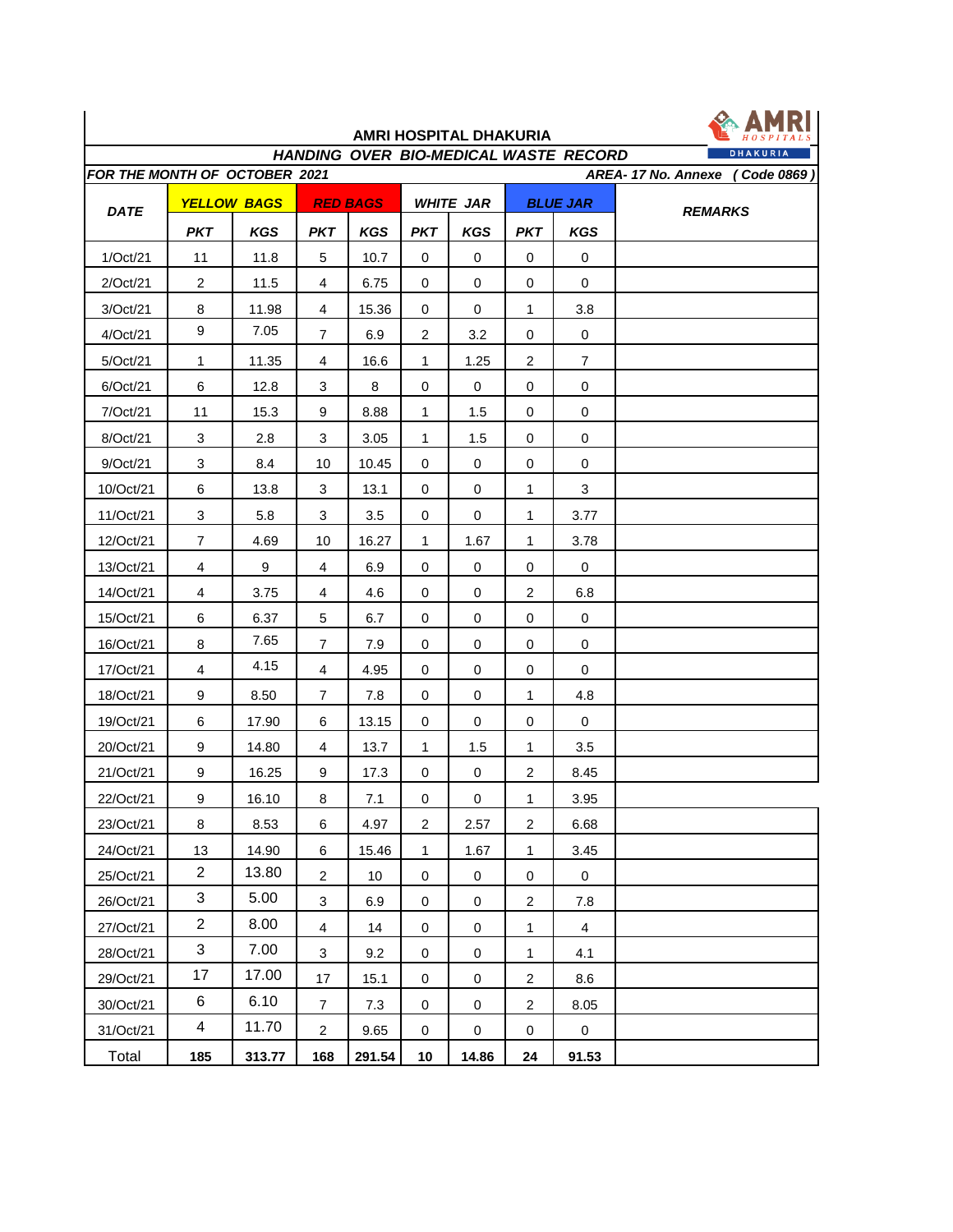| AMRI HOSPITAL DHAKURIA                                               |                          |                                  |                |                               |             |                                |                |                               |                |
|----------------------------------------------------------------------|--------------------------|----------------------------------|----------------|-------------------------------|-------------|--------------------------------|----------------|-------------------------------|----------------|
| <b>HANDING OVER BIO-MEDICAL WASTE RECORD</b><br><b>DHAKURIA</b>      |                          |                                  |                |                               |             |                                |                |                               |                |
| FOR THE MONTH OF - OCTOBER 2021<br>AREA- DIABETIC CLINIC (Code 2064) |                          |                                  |                |                               |             |                                |                |                               |                |
| <b>DATE</b>                                                          | <b>PKT</b>               | <b>YELLOW BAGS</b><br><b>KGS</b> | <b>PKT</b>     | <b>RED BAGS</b><br><b>KGS</b> | <b>PKT</b>  | <b>WHITE JAR</b><br><b>KGS</b> | <b>PKT</b>     | <b>BLUE JAR</b><br><b>KGS</b> | <b>REMARKS</b> |
| 1/Oct/21                                                             | $\overline{2}$           | 3.56                             | 2              | 3.77                          | 0           | $\mathbf 0$                    | 0              | $\mathbf 0$                   |                |
| 2/Oct/21                                                             | 6                        | 6.69                             | $\overline{2}$ | 3.22                          | $\Omega$    | 0                              | $\Omega$       | $\mathbf 0$                   |                |
| 3/Oct/21                                                             | $\pmb{0}$                | $\mathbf 0$                      | 0              | $\mathbf 0$                   | $\mathbf 0$ | 0                              | $\Omega$       | $\Omega$                      |                |
| 4/Oct/21                                                             | $\overline{2}$           | 5.57                             | 2              | 3                             | $\mathbf 0$ | 0                              | 0              | $\mathbf 0$                   |                |
| 5/Oct/21                                                             | $\overline{2}$           | 2.13                             | 3              | 7.11                          | $\mathbf 0$ | 0                              | 0              | $\mathbf 0$                   |                |
| 6/Oct/21                                                             | 5                        | 9                                | $\overline{2}$ | 5.9                           | $\Omega$    | 0                              | $\Omega$       | $\Omega$                      |                |
| 7/Oct/21                                                             | $\overline{\mathcal{A}}$ | 4.82                             | $\overline{2}$ | $\overline{c}$                | $\mathbf 0$ | $\mathbf 0$                    | $\mathbf 0$    | $\mathbf 0$                   |                |
| 8/Oct/21                                                             | 3                        | 4.95                             | 2              | 2.65                          | $\mathbf 0$ | $\mathbf 0$                    | 0              | $\mathbf 0$                   |                |
| 9/Oct/21                                                             | 3                        | 6.5                              | $\overline{2}$ | 8                             | $\mathbf 0$ | 0                              | 0              | $\mathbf 0$                   |                |
| 10/Oct/21                                                            | $\pmb{0}$                | 0                                | 0              | $\Omega$                      | $\Omega$    | $\mathbf 0$                    | $\Omega$       | $\mathbf 0$                   |                |
| 11/Oct/21                                                            | $\pmb{0}$                | 0                                | $\mathbf{1}$   | $\overline{2}$                | $\mathbf 0$ | 0                              | 0              | $\mathbf 0$                   |                |
| 12/Oct/21                                                            | $\mathbf{1}$             | $\overline{c}$                   | $\overline{2}$ | 1.13                          | $\mathbf 0$ | $\pmb{0}$                      | 0              | $\mathbf 0$                   |                |
| 13/Oct/21                                                            | 1                        | 3                                | 1              | 2.8                           | $\mathbf 0$ | 0                              | 0              | $\mathbf 0$                   |                |
| 14/Oct/21                                                            | 0                        | 0                                | 1              | 2.55                          | $\mathbf 0$ | 0                              | $\mathbf 0$    | $\mathbf 0$                   |                |
| 15/Oct/21                                                            | $\pmb{0}$                | 0                                | $\overline{2}$ | 2.67                          | 0           | 0                              | 0              | $\mathbf 0$                   |                |
| 16/Oct/21                                                            | $\mathbf 1$              | 2.6                              | 1              | 8.85                          | $\mathbf 0$ | 0                              | $\mathbf 0$    | $\mathbf 0$                   |                |
| 17/Oct/21                                                            | $\overline{2}$           | 7.5                              | 1              | 6.4                           | 0           | $\pmb{0}$                      | $\pmb{0}$      | $\pmb{0}$                     |                |
| 18/Oct/21                                                            | $\pmb{0}$                | 0                                | 3              | 11.6                          | $\mathbf 0$ | 0                              | $\mathbf 0$    | $\mathbf 0$                   |                |
| 19/Oct/21                                                            | 4                        | 10.4                             | $\overline{2}$ | 7.8                           | $\mathbf 0$ | 0                              | 0              | $\mathbf 0$                   |                |
| 20/Oct/21                                                            | 4                        | 5.9                              | 3              | $\overline{4}$                | $\mathbf 0$ | 0                              | $\mathbf 0$    | $\mathbf 0$                   |                |
| 21/Oct/21                                                            | $\pmb{0}$                | 0                                | 3              | 5.6                           | $\mathbf 0$ | $\pmb{0}$                      | 0              | $\mathbf 0$                   |                |
| 22/Oct/21                                                            | 0                        | 0                                | $\overline{2}$ | 8.75                          | 0           | $\pmb{0}$                      | 0              | 0                             |                |
| 23/Oct/21                                                            | 1                        | 1                                | 3              | 5                             | 0           | 0                              | 0              | 0                             |                |
| 24/Oct/21                                                            | 3                        | 3.88                             | $\overline{2}$ | 2.07                          | $\mathbf 0$ | 0                              | 0              | $\pmb{0}$                     |                |
| 25/Oct/21                                                            | $\boldsymbol{0}$         | 0                                | $\overline{2}$ | $\overline{7}$                | 0           | 0                              | $\,0\,$        | $\mathbf 0$                   |                |
| 26/Oct/21                                                            | 3                        | 5                                | $\mathfrak{S}$ | 6.9                           | 0           | 0                              | $\overline{c}$ | 7.8                           |                |
| 27/Oct/21                                                            | 5                        | 7.9                              | $\overline{2}$ | 5                             | 0           | 0                              | 0              | $\mathbf 0$                   |                |
| 28/Oct/21                                                            | 0                        | 0                                | $\overline{2}$ | 4.9                           | $\mathbf 0$ | 0                              | $\pmb{0}$      | $\mathbf 0$                   |                |
| 29/Oct/21                                                            | $\pmb{0}$                | $\pmb{0}$                        | $\overline{2}$ | 8                             | $\pmb{0}$   | $\pmb{0}$                      | $\pmb{0}$      | $\pmb{0}$                     |                |
| 30/Oct/21                                                            | 5                        | 11.2                             | $\overline{2}$ | 6.3                           | 0           | 0                              | 0              | 0                             |                |
| 31/Oct/21                                                            | $\mathbf{1}$             | 0.7                              | $\overline{2}$ | 9.95                          | $\pmb{0}$   | $\pmb{0}$                      | $\pmb{0}$      | $\pmb{0}$                     |                |
| Total                                                                | 50                       | 94.05                            | 55             | 147.93                        | $\bf{0}$    | $\pmb{0}$                      | $\overline{c}$ | 7.8                           |                |